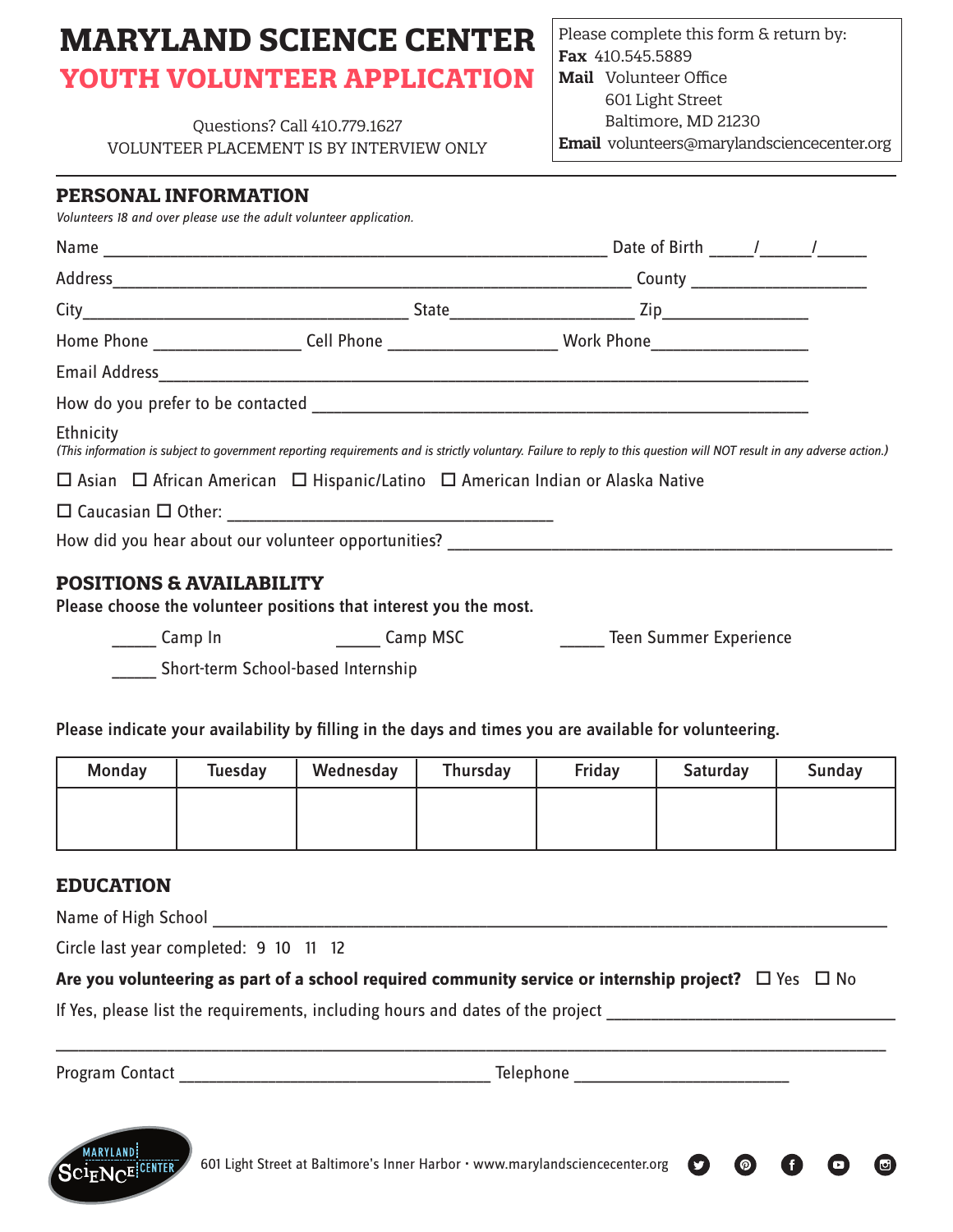Please list any employment, education, volunteer experiences, activities, leadership positions, or hobbies you are involved in, or have been involved in, that may be of value to The Maryland Science Center:

\_\_\_\_\_\_\_\_\_\_\_\_\_\_\_\_\_\_\_\_\_\_\_\_\_\_\_\_\_\_\_\_\_\_\_\_\_\_\_\_\_\_\_\_\_\_\_\_\_\_\_\_\_\_\_\_\_\_\_\_\_\_\_\_\_\_\_\_\_\_\_\_\_\_\_\_\_\_\_\_\_\_\_\_\_\_\_\_\_\_\_\_\_\_\_\_\_\_\_\_\_\_\_\_\_\_\_\_\_\_\_\_\_

| Why is volunteering important? Why do you want to volunteer at the Maryland Science Center?                                                                                                                                                                                                                                                            |  |
|--------------------------------------------------------------------------------------------------------------------------------------------------------------------------------------------------------------------------------------------------------------------------------------------------------------------------------------------------------|--|
|                                                                                                                                                                                                                                                                                                                                                        |  |
|                                                                                                                                                                                                                                                                                                                                                        |  |
| the contract of the contract of the contract of the contract of the contract of the contract of the contract of                                                                                                                                                                                                                                        |  |
|                                                                                                                                                                                                                                                                                                                                                        |  |
| I understand that I am applying for a position as an unpaid volunteer at the Maryland Science Center and that<br>submission of this application does not guarantee placement in the volunteer program. Furthermore, by signing<br>below, I certify that the information provided on this application is true and correct, to the best of my knowledge. |  |
|                                                                                                                                                                                                                                                                                                                                                        |  |
|                                                                                                                                                                                                                                                                                                                                                        |  |
|                                                                                                                                                                                                                                                                                                                                                        |  |
|                                                                                                                                                                                                                                                                                                                                                        |  |
|                                                                                                                                                                                                                                                                                                                                                        |  |

It is the policy of MSC to require criminal background checks for all prospective volunteers over age 18 at the expense of MSC. A copy of this report will be made available upon request.



601 Light Street at Baltimore's Inner Harbor • www.marylandsciencecenter.org

 $\bigcirc$ 

 $\bullet$ 

 $\bullet$ 

 $\odot$ 

O